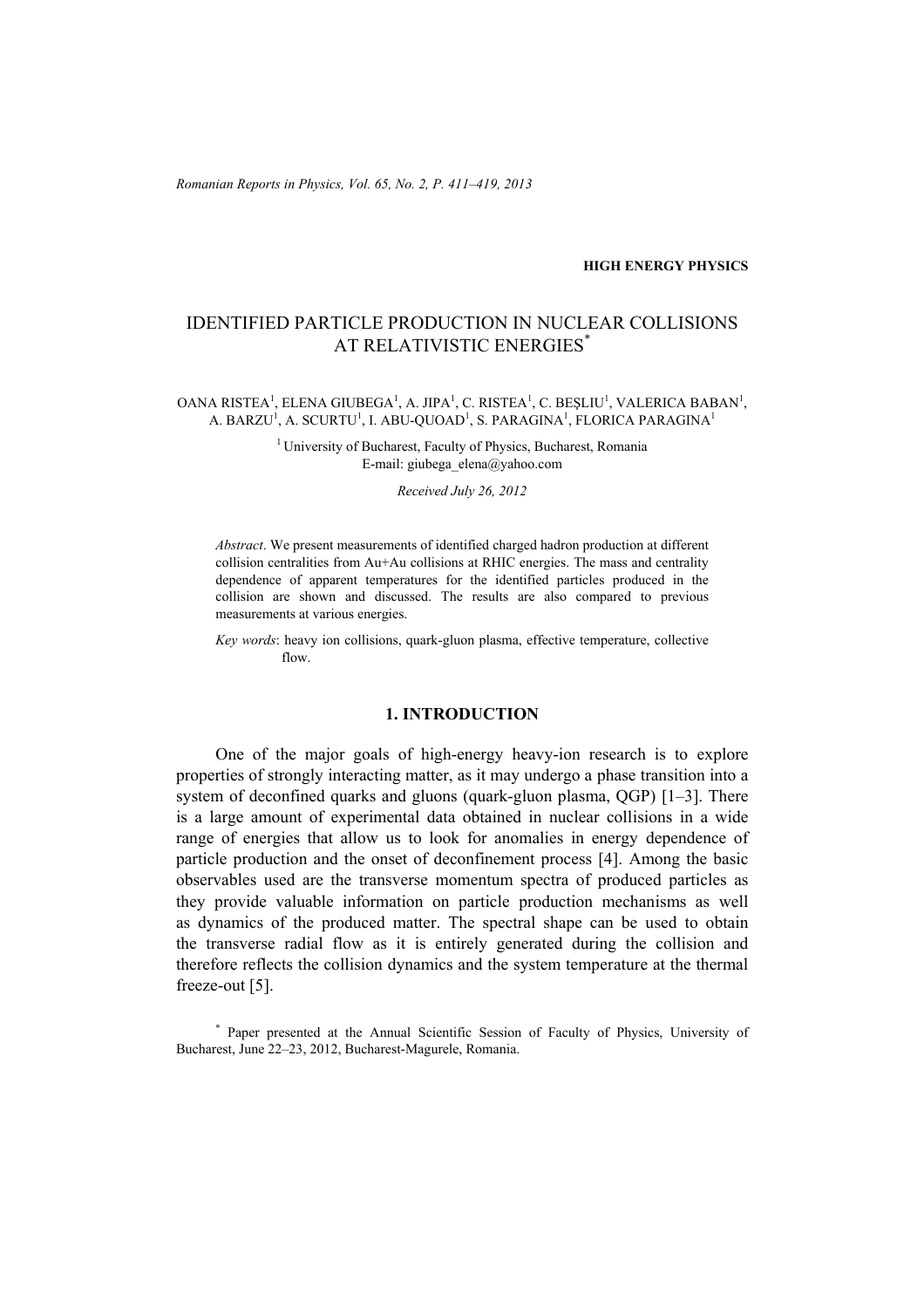# **2. RESULTS AND DISCUSSION**

The transverse momentum distributions for each particle species (charged pions, kaons, protons and antiprotons) measured by BRAHMS experiment in Au-Au collisions at  $\sqrt{s_{NN}}$  = 200 GeV have been parameterized using the expression:

$$
\frac{1}{2\pi p_T} \frac{\mathrm{d}^2 N}{\mathrm{d}p_T \mathrm{d}y} = A \exp(-\frac{p_T}{T}),\tag{1}
$$

where *A* is a normalization parameter that contains information on the rapidity density, *T* is the inverse slope parameter (it is called also the effective or apparent temperature) and  $p_T$  is the transverse momentum. BRAHMS [6] is one of the four experiments from the Relativistic Heavy Ion Collider (RHIC) [7]. The BRAHMS experiment consists of two movable spectrometers and a set of detectors used to determine global features of the collision such as the overall charged particle multiplicity, the collision vertex and the centrality of the collision.

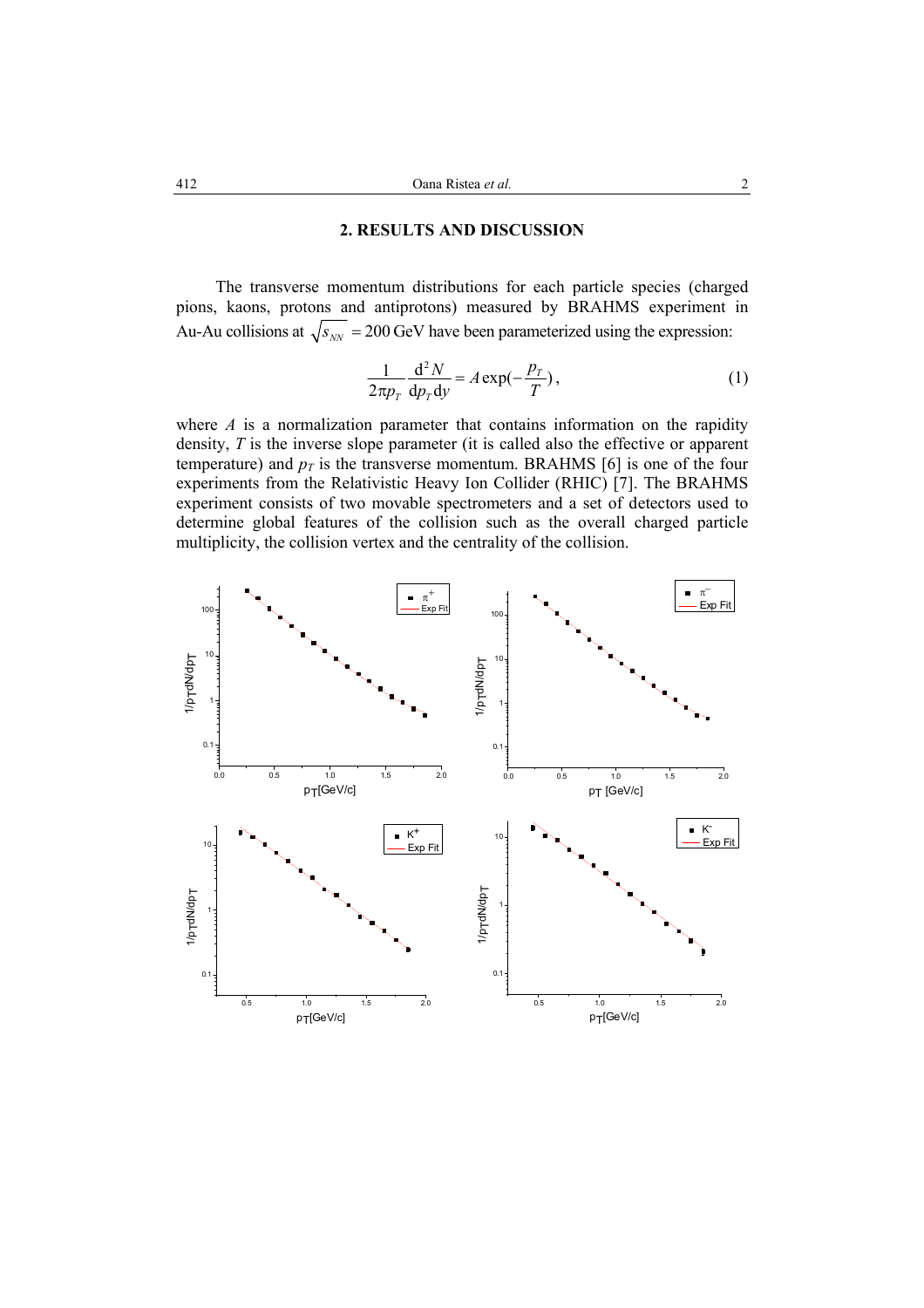

Fig. 1 – Transverse momentum spectra for  $\pi^+$ , K<sup>+</sup>, p (left) and  $\pi$ , K<sup>-</sup>, pbar (right) produced in central 0–10% Au-Au collisions at 200 GeV at midrapidity. Red lines represent the fit to the spectra with formula (1) in order to obtain the inverse slope parameters. Experimental data are taken from [8].

In Eq. (1), *T* and *A* are treated as free parameters and their values are extracted from fits to the spectra. The experimental data are shown in the Fig. 1. The apparent temperature is interpreted as due to the thermal motion coupled with a collective transverse flow of the fireball components assumed to be in thermal equilibrium. Collective motion, the flow, is the result of the collisions among the particles of the matter. The inverse slope parameters *T* from transverse momentum spectra are given in Table 1.

|--|--|

The number of participants  $N_{part}$  and the apparent temperatures  $T$  for charged pions and kaons, protons and antiprotons in various centrality ranges

| Parameter          | Centrality<br>$0 - 10\%$ | Centrality<br>$10 - 20%$ | Centrality<br>$20 - 40%$ | Centrality<br>$40 - 60%$ |
|--------------------|--------------------------|--------------------------|--------------------------|--------------------------|
| $N_{\text{part}}$  | $328 \pm 6$              | $239\pm10$               | $140 \pm 11$             | $62\pm10$                |
| $T(\pi^+)$ [MeV]   | $239\pm3$                | $238\pm3$                | $237\pm3$                | $229 \pm 5$              |
| $T(\pi)$ [MeV]     | $235\pm3$                | $234\pm4$                | $233\pm4$                | $227 \pm 1$              |
| $T(K^+)$ [MeV]     | $326\pm4$                | $324\pm 6$               | $320 \pm 4$              | $300 \pm 7$              |
| $T(K^-)$ [MeV]     | $329 \pm 7$              | $321\pm4$                | $319\pm 6$               | $300+9$                  |
| $T(p)$ [MeV]       | $459 \pm 14$             | $458 \pm 14$             | $436 \pm 13$             | $391 \pm 17$             |
| $T(p^{bar})$ [MeV] | $463 \pm 13$             | $457 \pm 14$             | $443 \pm 12$             | $377\pm12$               |

The centrality dependence in the case of pions is weak and the apparent temperature is approximately constant. This result is consistent with the fact that the slope of the pion spectrum is not significantly changed by the collective expansion. The collective expansion is stronger in more central collisions. Since the pion apparent temperatures are lower, this fact suggests that the pion temperatures are the closest to the thermal freeze-out temperature.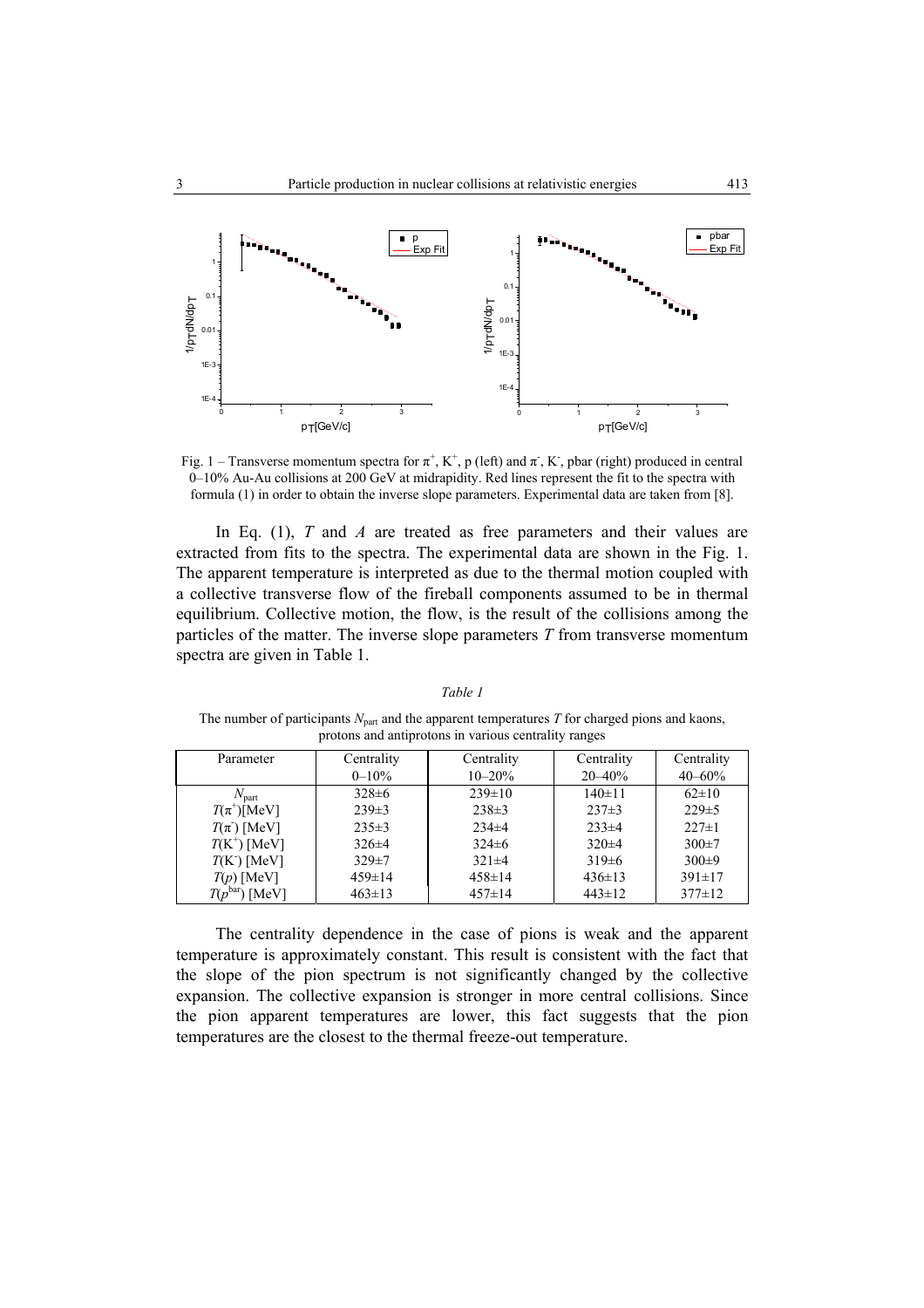The apparent temperatures for kaons, protons and antiprotons depend stronger on collision centrality. This dependency is stronger as the particles are heavier since the collective flow affects significantly higher mass particles.

The centrality dependence of the particle inverse slope parameters is shown in Fig. 2. Kaon values for central collisions are around  $\sim$ 325 MeV and start to decrease as centrality increases and reach values around ~300 MeV at 40–60% centrality. The decrease is  $\sim 10\%$  from central to (semi-)peripheral collisions and may be interpreted as due to the decrease of collective transverse flow as the centrality increases. The decrease of the inverse slopes for protons and antiprotons is around 20% from  $\sim$ 460 MeV in most central collisions to  $\sim$ 380–390 MeV obtained in (semi-)peripheral collisions. Also, we observe the similarity between spectral features of  $K^+ - K^-$  and  $p -$  pbar, respectively, and this may indicate that sources of particles and antiparticles have similar characteristics at all centralities covered by this analysis.



Fig. 2 – The apparent temperatures for  $\pi^+$ ,  $\pi^-$  (blue), K<sup>+</sup>, K<sup>-</sup> (green points), p and antiprotons (red points) produced in Au-Au collisions at 200 GeV (this analysis) at midrapidity, as a function of the number of participants.

For Au-Au collisions at  $\sqrt{s_{NN}}$  = 62.4 GeV, we obtain the apparent temperatures by fitting the transverse momentum spectra [9, 10] with the exponential expression above, for different types of particles detected by the BRAHMS experiment at midrapidity  $(y = 0)$ . The obtained values are listed in Table 2.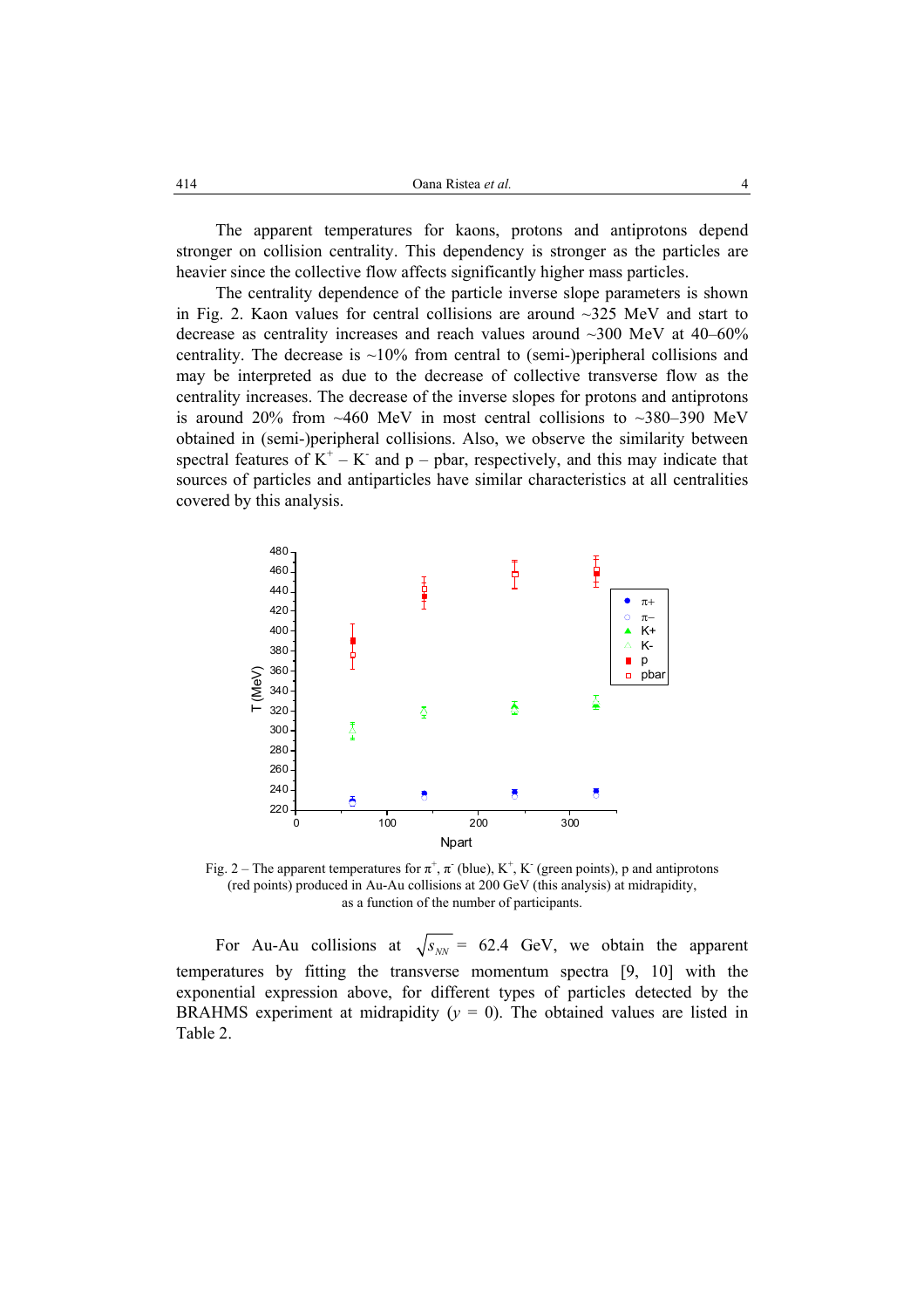| <sub>DJ</sub>      |                           |                           |  |
|--------------------|---------------------------|---------------------------|--|
| Parameter          | $\sqrt{s_{NN}}$ = 200 GeV | $\sqrt{s_{NN}}$ =62.4 GeV |  |
| $T(\pi^+)$ [MeV]   | $239 \pm 3$               | $218 \pm 3$               |  |
| $T(\pi)$ [MeV]     | $235 \pm 3$               | $214\pm3$                 |  |
| $T(K^+)$ [MeV]     | $326\pm4$                 | $289 \pm 7$               |  |
| $T(K)$ [MeV]       | $329 \pm 7$               | $300 \pm 6$               |  |
| $T(p)$ [MeV]       | $459 \pm 14$              | $444\pm 2$                |  |
| $T(p^{bar})$ [MeV] | $463 \pm 13$              | $430 \pm 2$               |  |
|                    |                           |                           |  |

*Table 2*

 The apparent temperatures for charged pions and kaons, protons and antiprotons as a function of .<br>collision energy

The apparent temperatures obtained in Au-Au collisions at  $\sqrt{s_{NN}}$  = 62.4 GeV are smaller than those obtained for Au-Au collisions at  $\sqrt{s_{NN}}$  = 200 GeV. Pion apparent temperatures drop by  $\sim 20$  MeV, the kaon apparent temperatures decrease by  $\sim$ 30 MeV and the temperatures for antiprotons decrease with  $\sim$  35 MeV. These results indicate that the nuclear matter produced in a 200 GeV Au-Au collision is "hotter" than the matter produced in a 62.4 GeV Au-Au collision. The difference is most visible for the heavier particles, strongly affected by the presence of collective transverse flow in the fireball.



Fig. 3 – The apparent temperatures for  $\pi^+$ , K<sup>+</sup>, p (left) and  $\pi$ , K<sup>-</sup>, p<sup>bar</sup> (right) obtained in most central 0–10% Au-Au collisions at 200 GeV and 62.4 GeV, as a function of the particle rest mass.

In Fig. 3 we observe that the apparent temperatures depend on the rest mass of particles, increasing with increasing mass and such behavior is a clear signal of collective flow in nuclear matter formed in collision.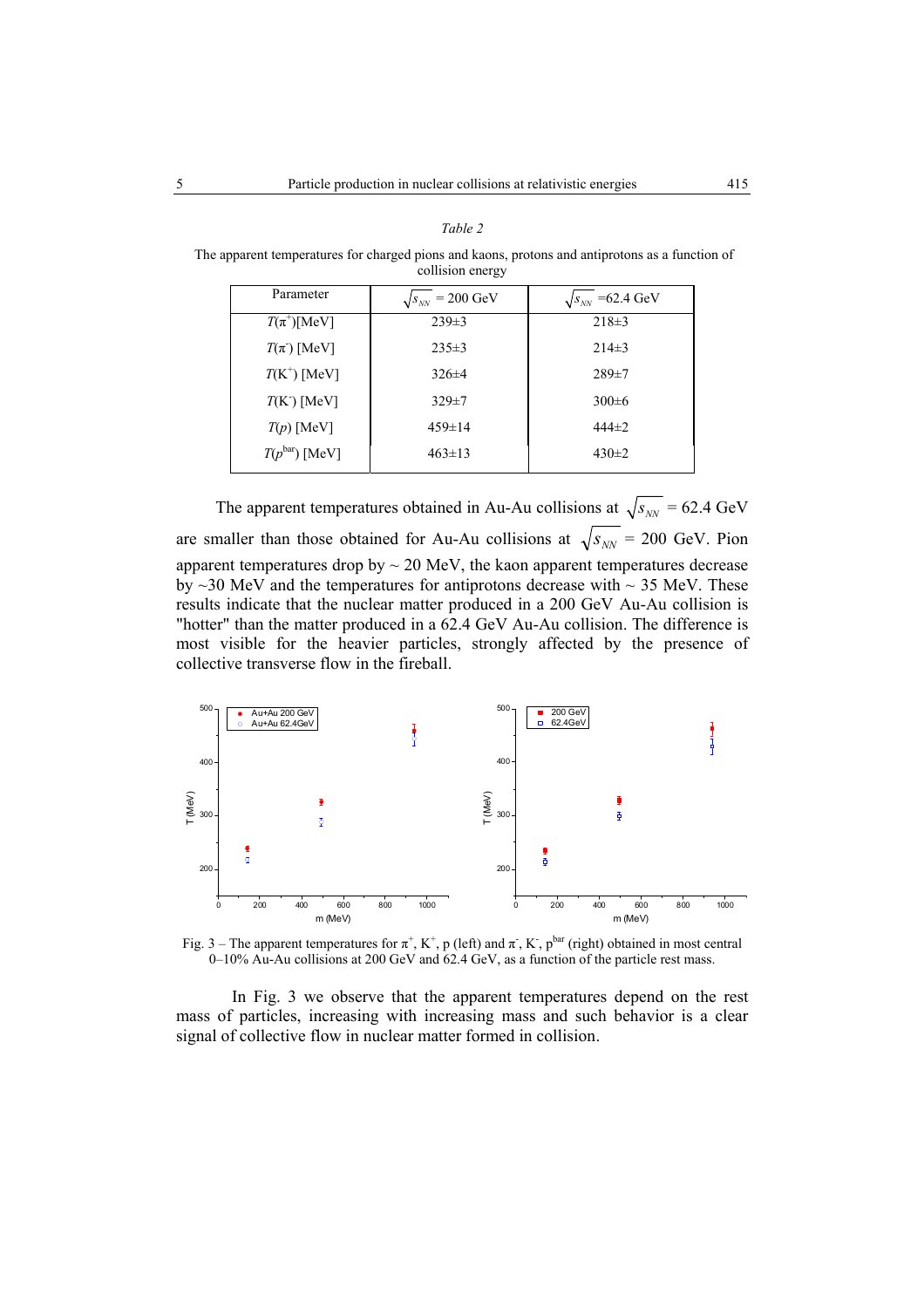| ,,<br>,, |  |
|----------|--|
|----------|--|

The energy dependence of the effective temperatures for charged pions and kaons produced in various heavy ion collisions

| System  | $\sqrt{s_{NN}}$ [GeV] | $T(\pi^+)$ [MeV] | $T(\pi)[\text{MeV}]$ | $T(K^+)$ [MeV]   | T(K <sup>2</sup> )[MeV] |
|---------|-----------------------|------------------|----------------------|------------------|-------------------------|
| Au-Au   | 2.35                  | $149 \pm 8$      |                      | $138\pm4$        |                         |
| Au-Au   | 2.96                  |                  |                      | $158 \pm 3$      | $149 \pm 11$            |
| Au-Au   | 3.6                   |                  |                      | $208 \pm 6$      | $166 \pm 14$            |
| Au-Au   | 4.1                   |                  |                      | $258 \pm 11$     | $173 \pm 13$            |
| Au-Au   | 4.53                  |                  |                      | $204 \pm 6$      | $200 \pm 5$             |
| $C-C$   | 17                    | $171 \pm 10$     | $171 \pm 10$         | $188 \pm 10$     | $185 \pm 10$            |
| Si-Si   | 17                    | $173 \pm 10$     | $178 \pm 10$         | $192 \pm 10$     | $196 \pm 10$            |
| $Pb-Pb$ | 17                    |                  | $180 \pm 13$         | $232 \pm 8$      | $226 \pm 15$            |
| Au-Au   | 62.4                  | $218 \pm 3$      | $214\pm3$            | $289 + 7$        | $300 \pm 6$             |
| Au-Au   | <b>200</b>            | $239 \pm 3$      | $235 \pm 3$          | $326 \pm 4$      | $329 \pm 7$             |
| $p-p$   | 17.2                  |                  |                      | $172 \pm 17$     | $164 \pm 16$            |
| $p-p$   | 23                    |                  |                      | $161.5 \pm 4.9$  | $150.7 \pm 5.1$         |
| $p-p$   | 31                    |                  |                      | $169.5 \pm 5.2$  | $145.8 \pm 5.8$         |
| $p-p$   | 45                    |                  |                      | $155 \pm 4.9$    | $161.8 \pm 6.2$         |
| $p-p$   | 53                    |                  |                      | $167.5 \pm 5.2$  | $177.8 \pm 5.6$         |
| $p-p$   | 63                    |                  |                      | $179.4 \pm 13.8$ | $185.6 \pm 13.9$        |

To study system and energy dependence of the apparent temperatures, we compare the results obtained in this analysis to those obtained in various nuclear collisions at different energies. In the Fig. 4 (left) the results on the apparent temperature of pions obtained in different heavy ion collisions are plotted as a function of  $\sqrt{s_{NN}}$ . In the right part of Fig. 4 are plotted the results on the apparent temperature of kaons obtained for p+p interactions [13–15] as a function of  $\sqrt{s_{NN}}$ together with the corresponding data for central Pb+Pb (Au+Au) collisions at AGS [16], SPS [17, 18] and RHIC.

At the same collision energy the apparent temperature is higher for larger system produced in the collision. For  $C + C$  and  $Si + Si$  collisions, the system size is small compared to  $Pb + Pb$  collision at the same energy, therefore the density of produced particles is smaller [12] and as a consequence the apparent temperatures are lower. For the same system, for example  $Au + Au$ , at different energies, the apparent temperatures are higher for higher energy. We obtain in this analysis the same behavior which shows that our results are consistent with other results.

It may be seen from Fig. 4 (right) that the apparent kaon temperatures obtained in proton-proton collisions do not depend on energy, while the temperatures obtained in heavy ion collisions increase with increasing energy. This confirms that in heavy ion collisions the produced matter develops collective flow that is even stronger when the energy is higher, while in  $p+p$  collisions the density of produced particles is smaller and hence the flow is weaker. Data from  $p+p$ collisions are taken from [13–15].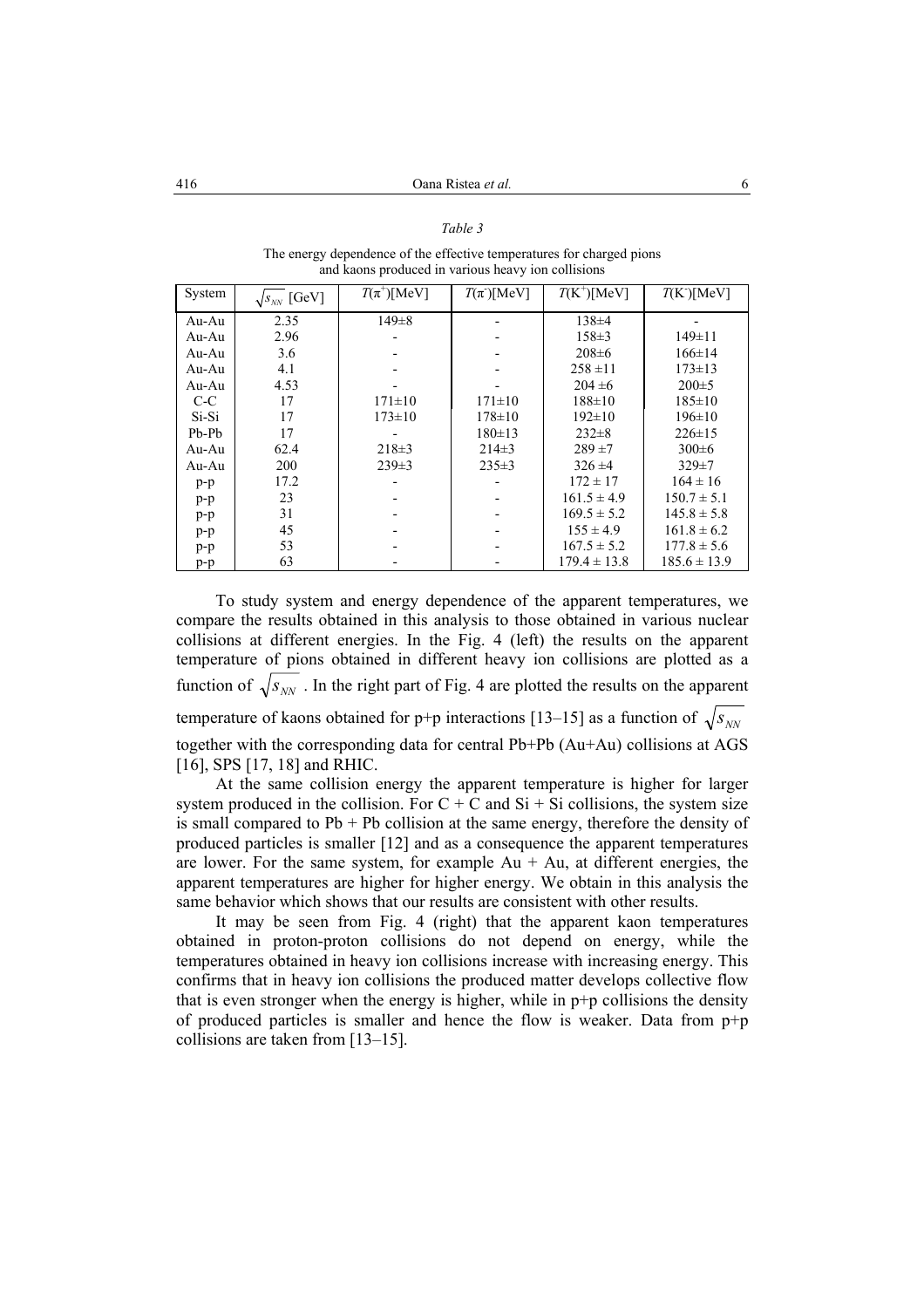

Fig. 4 – The apparent temperatures for  $\pi^+$ ,  $\pi$  (left) and K<sup>+</sup>, K<sup>-</sup>, obtained in different types of collisions at various energies.

The dependence of the apparent temperature on the colliding energy is fitted with the expression:

$$
T = a + b \cdot \ln\left(\sqrt{s_{NN}}\right),\tag{2}
$$

where *a* and *b* are constant fit parameters and  $\sqrt{s_{NN}}$  is given in units of GeV [19]. The best fit to the data is presented in Fig. 5 and yields  $a = (124.2 \pm 11.3)$  MeV and  $b = (39.1 \pm 4.3)$  MeV. For Pb+Pb collisions at LHC energy of  $\sqrt{s_{NN}} = 2.76$  GeV our estimate for the kaon apparent temperature is around 434 MeV.



Fig. 5 – The apparent temperatures for  $K^+$  and K obtained in different heavy ion collisions at various energies. The logarithmic parameterization is indicated by solid line.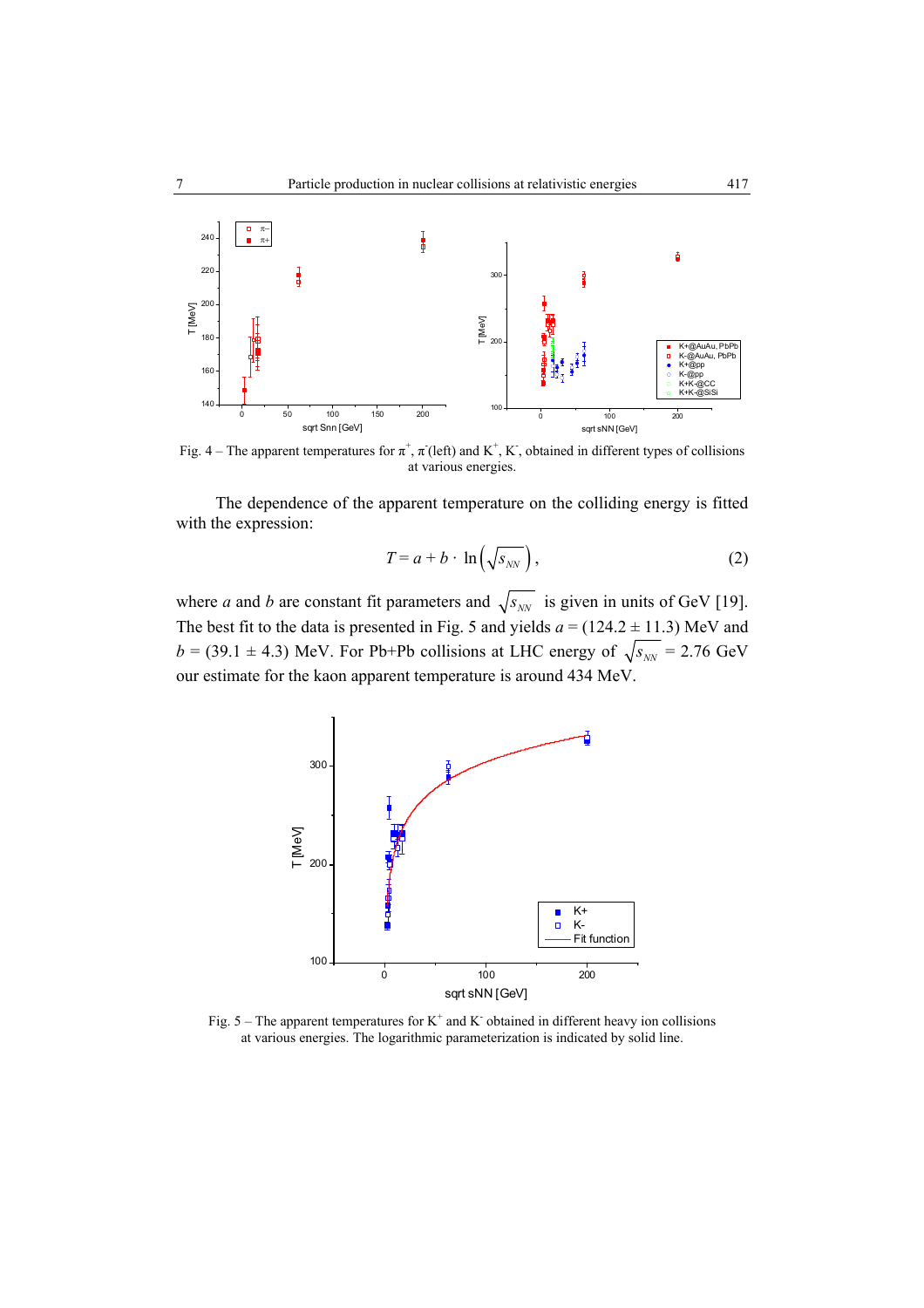Measured kaon apparent temperature appears to form a plateau at lower energies before rising to significantly higher values for 62.4 GeV and 200 GeV. Such behavior is seen for  $A+A$  collisions but not for  $p+p$  collisions. If the system forms a mixed phase region, the early stage pressure and temperature are predicted to become independent of the energy density and this effect creates a plateau in the energy dependence of the pressure and temperature [20, 21]. Currently measurements at RHIC in the Beam Energy Scan Program (BES) are being done, in order to see how far this possible plateau extends, as this may signal the transition to QGP system.

### **3. CONCLUSIONS**

In summary, we have analyzed transverse momentum spectra of charged identified particles produced in Au-Au collisions at 200 and 62.4 GeV. The inverse slope parameters for charged particles show a decrease with increasing centrality and may be interpreted as a consequence of the smaller transverse collective flow from a less dense local system. The apparent temperatures for pions and kaons obtained in heavy ion collisions increase with collision energy.

*Acknowledgements*. The work of Oana Ristea and Catalin Ristea was supported by the strategic grant POSDRU/89/1.5/S/58852, Project "Postdoctoral programme for training scientific researchers", co-financed by the European Social Found within the Sectorial Operational Program Human Resources Development 2007-2013. The work of Valerica Baban was supported by the Project POSDRU/6/1.5/S/10, "Projected development and performance in doctoral research of interdisciplinary type". This work was partially supported by PN-II-ID-PCE-IDEI 34/05.10.2011 grant.

#### **REFERENCES**

- 1. Al. Jipa, C. Besliu, *Elemente de Fizică Nucleară Relativistă. Note de curs*, Editura Universităţii Bucuresti, 2002.
- 2. E. Shuryak, Nucl.Phys.Proc.Suppl.**195,** 111 (2009); J.P. Blaizot, http://arxiv.org/abs/hep-ph/01071311;
	- J. Rafelski, J. Letessier, Eur.Phys.J., **A29,** 107 (2006).
- 3. S. Sarkar, H. Satz, B. Sinha, *The physics of the Quark-Gluon Plasma. Lecture Notes in Physics*, Springer Verlag, 2010.
- 4. I. Arsene *et al.* [BRAHMS Collaboration], Nucl. Phys., **A757**, 1 (2005); B.B. Back *et al.* [PHOBOS Collaboration], Nucl. Phys., **A757**, 28 (2005); J. Adams *et al.* [STAR Collaboration], Nucl. Phys., **A757**, 102, (2005); K. Adcox *et al.* [PHENIX Collaboration], Nucl. Phys., **A757**, 184, (2005).
- 5. S. Reinhard *et al.*, *Relativistic Heavy Ion Collisions*, Springer Verlag, 2010.
- 6. M. Adamczyk *et al*. [BRAHMS Collaboration], Nucl. Inst. Meth., **A499**, *2–3*, 437 (2003); R. Debbe *et al.*, Nucl. Inst. Meth., **A570**, 216, (2007);
- Y. K. Lee, R. Debbe, J. H. Lee, H. Ito and S. J. Sanders, Nucl. Instrum. Meth., **A516**, 281 (2004).